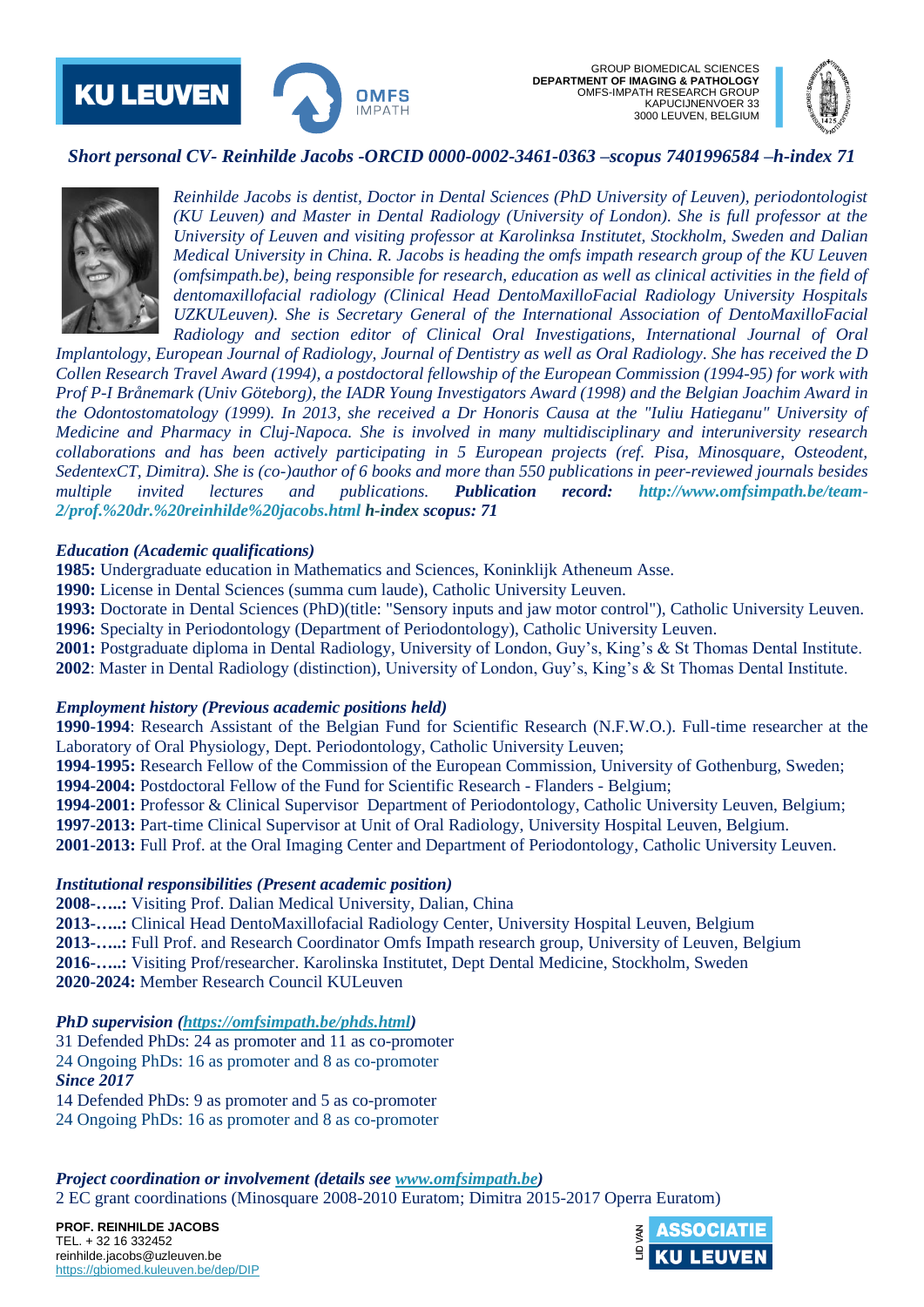- 2 EC grant partners (Osteodent, FP5 and SedentexCT FP7)
- 1 EC European postdoctoral fellowship (1994-1995) University Göteborg , Prof PI Branemark and B Rydevik

5 FWO research project coordinations (Flanders Research Council)

- 6 KULeuven funded projects (OT/C2/C3/Celsa/VES)
- 4 academic chairs (Straumann, Anthogyr, Dentsply Sirona, UEG) *Since 2017*

1 EC grant coordination (Dimitra 2017 Operra Euratom)

2 FWO research project coordinations (Flanders Research Council: Treasure and Primordial)

2 KULeuven funded projects (C2/Celsa)

4 academic chairs (Straumann, Anthogyr, Dentsply Sirona, UEG)

### *Major responsibilities internationally*

2005-2006 President Diagnostic Systems Research group International Association Dental Research  $2006$  Chair  $10^{th}$  European Congress Dentomaxillofacial Radiology, Leuven (EADMFR) 2010-2012 President European Academy dentomaxillofacial radiology (EADMFR) 2010-2014 Group Program Chair Diagnostic Systems Research group International Association Dental Research 2015-2017 Secretary General-elect International Association Dentomaxillofacial Radiology (IADMFR) 2017-…… Secretary General International Association Dentomaxillofacial Radiology (IADMFR) 2018- … Digital Dentistry Society Belgian Ambassador and Scientific Board member 2048-…. Digital Dentistry Society Scientific Board member

- 2020-… Digital Dentistry Belgium President
- 2021-…. Digital Dentistry Society Board member

# *Editorial work*

### *Associate editor*

Clinical oral investigations (2007-2018); Oral radiology (2012-… ); J Oral Rehabilitation (2008-2014) European Journal Oral Implantology (2015-2019);Tandheelkundig Jaar (2004-2018 journal discontinued 2018) *Section editor*

Clinical Oral Investigations (2019-…..); International Journal Oral Implantology (2019-…); European Journal of Radiology (2020-…); Journal of Dentistry Section Digital Dentistry (2021-…)

# *Prizes, awards, fellowships (Grants & Honors) (all see https://www.omfsimpath.be/awards.html)*

*1***990-1994:** Doctoral Research fellowship of the Belgian National Fund for Scientific Research;

**1994-1995:** Individual Postdoctoral Research Fellowship of the Commission of the European Community;

**1995-1996:** D. Collen Research Foundation research grant.

**1994-2004:** Postdoctoral researcher of the Fund for Scientific Research – Flanders, Belgium

**1998:** Young Investigator Award from the International Association of Dental Research

**1999:** Two-yearly interuniversity Award A. Joachim in the Odontostomatology

**2007: IADMFR research award** (Loubele et al) [Dentomaxillofac Radiol.](http://www.ncbi.nlm.nih.gov/pubmed/18757715) 2008;37:309-18.

**2008: Arthur Wuehrmann Prize:** best article in the oral radiology section of OOOOE OOOOE; 2007;104: 821-8.

**2009: Arthur Wuehrmann Prize:** best article in the oral radiology section of OOOOE OOOOE 2008;106:285-93.

**2010 European Association Osseointegration Basic Science Award** Habre et al (05.10.2010, Glasgow)

**2013 : Doctor Honoris Causa Univ Med & Pharmacy Cluj-Napoca** (10.10.2013)

**2021: IADMFR research award (***Lahoud et al***)** 

**2021: DDS scientific presentation 1st and 2nd prize (***Fontanele et al. and Gerhardt et al.***)** 

# *Scientific impact and other scientific output*

- Establishing OMFS-IMPATH research group (2013, omfsimpath.be) with 45 researchers, 28 finalised and 24 ongoing PhD Projects, 4 academic co-chairs, and more than 1 international peer-reviewed paper/week
- Guest professor in Karolinska Institute, Sweden and Dalian Medical University, China
- Dr Honoris Causa at Iuliu Hatieganu Univ of Medicine and Pharmacy in Cluj-Napoca, Romania.
- Worldwide research team leader and key opinion leader on Dentomaxillofacial Cone Beam Computed Tomography (CBCT)(> 190 publ), within 10% most cited researchers in Karolinska institute (worldwide ranked 1st on Microsoft Academic and Expertscape for Dentomaxillofacial Radiology and Oral Diagnosis).
- Development and validation of the first clinical protocol for CBCT-based tooth autotransplantation using 3D printed surgical guides and tooth replicas with successful 10-years outcome (Ezeldeen et al. 2019)
- EC Project Coordinator Minosquare (Euratom, 1998-2001) and Dimitra (Euratom, 2014- 2017)
- Establishing concept of Osseoperception with book Jacobs R (1998) Osseoperception